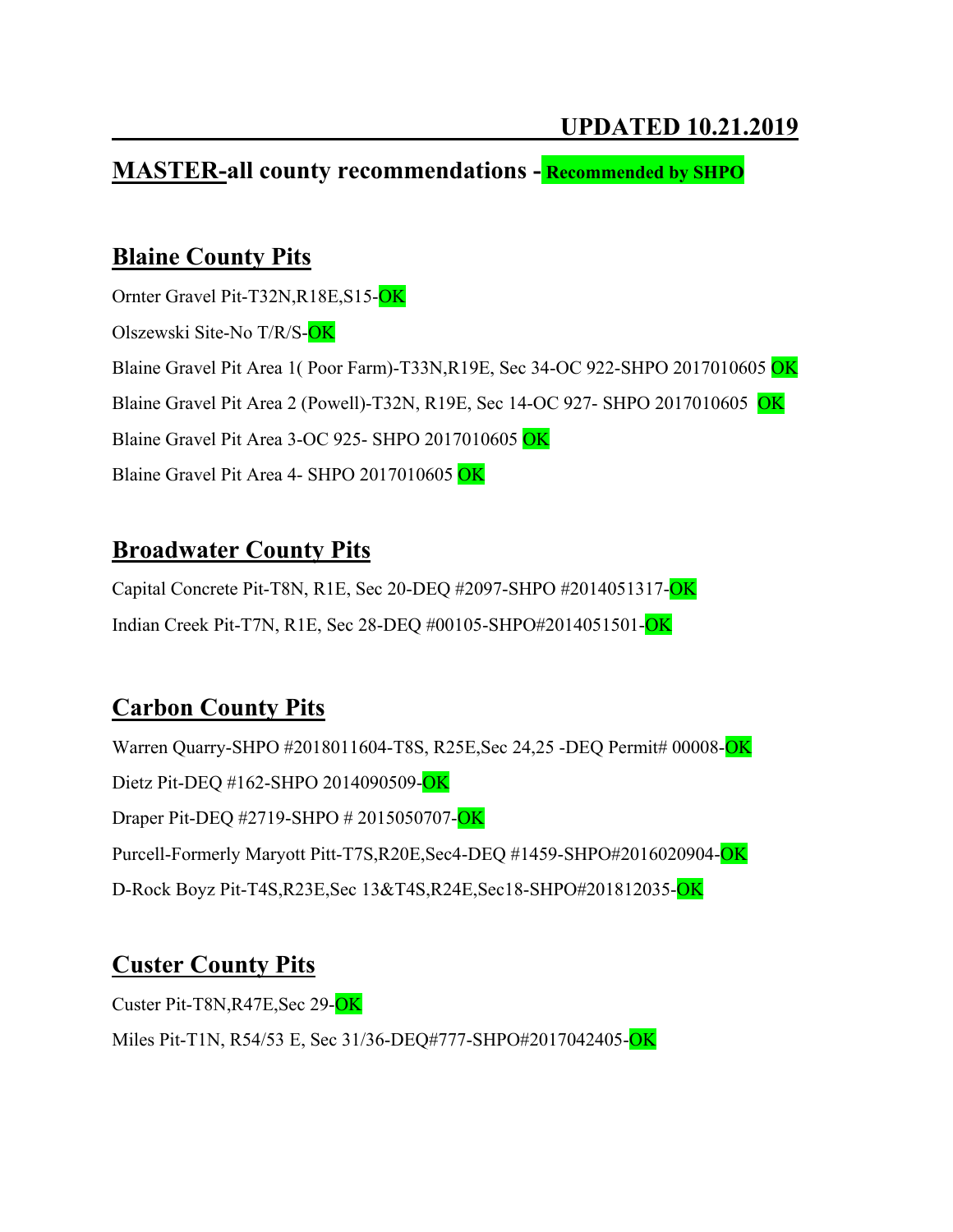### **Daniels County Pits**

Wilson Pit-T36N,R50E,Sec 19-DEQ#2600- OK Delagrave Pit-T36N,R47E,Sec17-DEQ#2905- OK

## **Fallon County Pits**

Fallon County-Wyrick Construction-T9N,R60E,Sec 16-DEQ #2708-SHPO 06.09.17- OK

### **Golden Valley County Pits**

Streeter Pit-T5N, R19E, Sec 1-SHPO #2014061806-OK Schanz Pit-T5N, R20E, Sec 30- SHPO #2014061806-OK Ramage Pit-T5N, R21E, Sec 4- SHPO #2014061806-OK Raths Pit- T8N, R21E, Sec 23- SHPO #2014061806-OK Otte Pit- T6N, R20E, Sec 7-- SHPO #2014061806-OK Ballard Pit-T6N, R23E, Sec 8-- SHPO #2014061806-OK Golden Valley Pit-T10N, R19E, Sec 36-State Land-DEQ OK Tabby Pit 1-T6N, R21E, Sec 2-SHPO #201820402-DEQ # OC3058 OK Tabby Pit 2-T6N, R21E, Sec 2-SHPO #201820402-DEQ # OC3059 OK Tabby Pit Rip Rap-T6N, R21E, Sec 2-SHPO #201820402-DEQ # small miners exclusion OK Jansen-T6N, R21E, Sec 2- - SHPO #2014061806-Recommends Cultural Inventory-Not compliant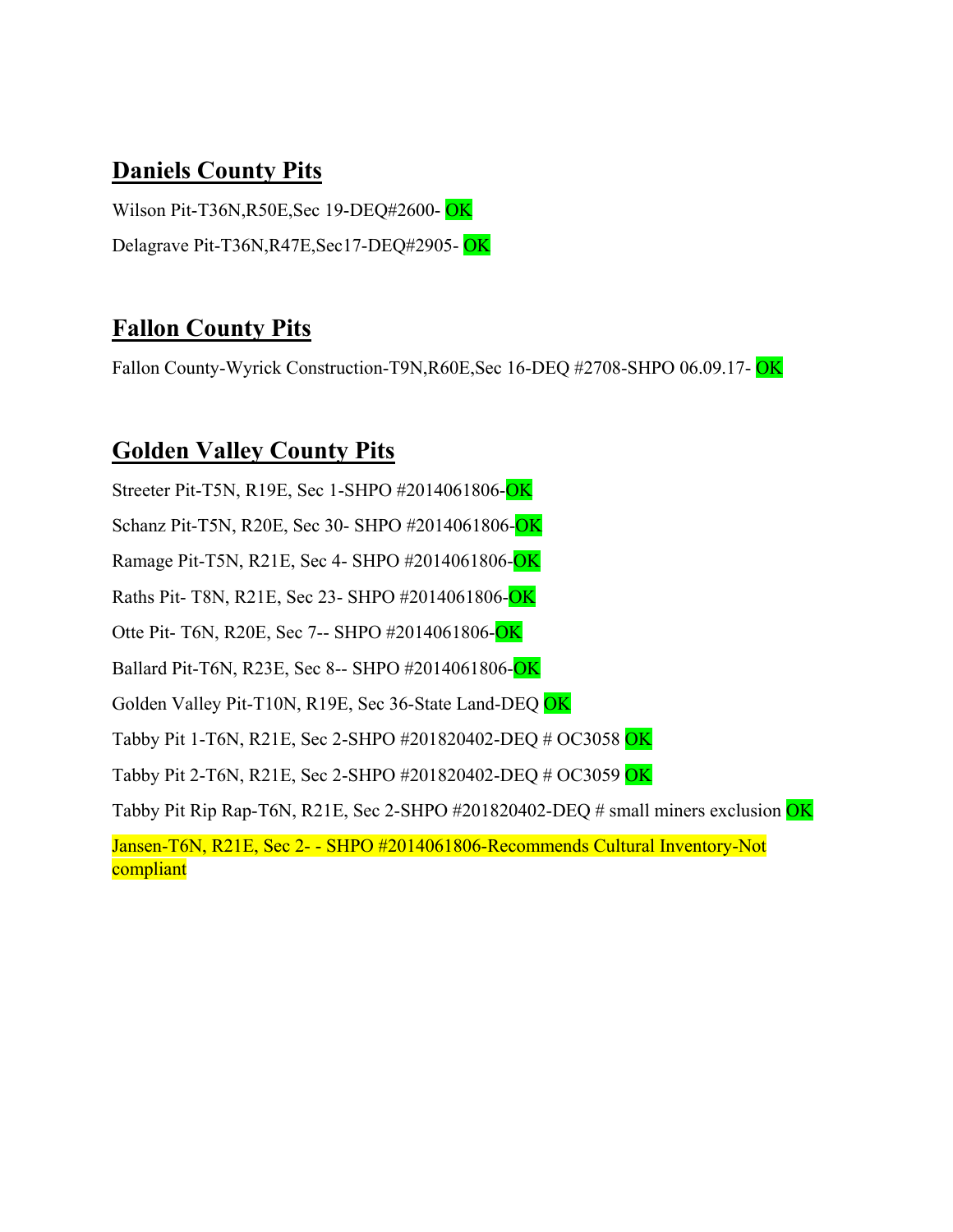## **Hill County Pits**

Erhardt Rock Quarry-T32N,R15E,S34-SHPO#2018042001-OK Bureau of Reclamation Pit #3-T34N, R16E, Sec 7-OK Bureau of Reclamation Pit #5-T33N, R11E, Sec 7-OK Bureau of Reclamation Pit #6-T33N, R11E, Sec 32-OK Bureau of Reclamation Pit #4-T36N, R12E, Sec 19-OK Worley Pit-T36N, R7E, Sec 12-SHPO #2018103003-OK Kafka-Laredo-Baltrusch Pit-T31N, R14E, Sec 4-OK

## **Jefferson County Pits**

Helena Sand & Gravel-Lake Helena Dr Site-SHPO #2007060705-OK

## **Lake County Pits**

Mission-Scammon Pit-T18N,R19W,Sec20-DEQ #830-SHPO#2014040802-OK Polson Pit-T22N,R20W,Sec26-SHPO #2014040801-OK Rehbein Pit-T22N,R20W,Sec26-DEQ #1748-SHPO #2014051607-OK

## **Lewis and Clark County Pits**

Valley Sand & Gravel-Kolb Pit-T11N, R4W, Sec13-DEQ #1765-SHPO #2009120305-OK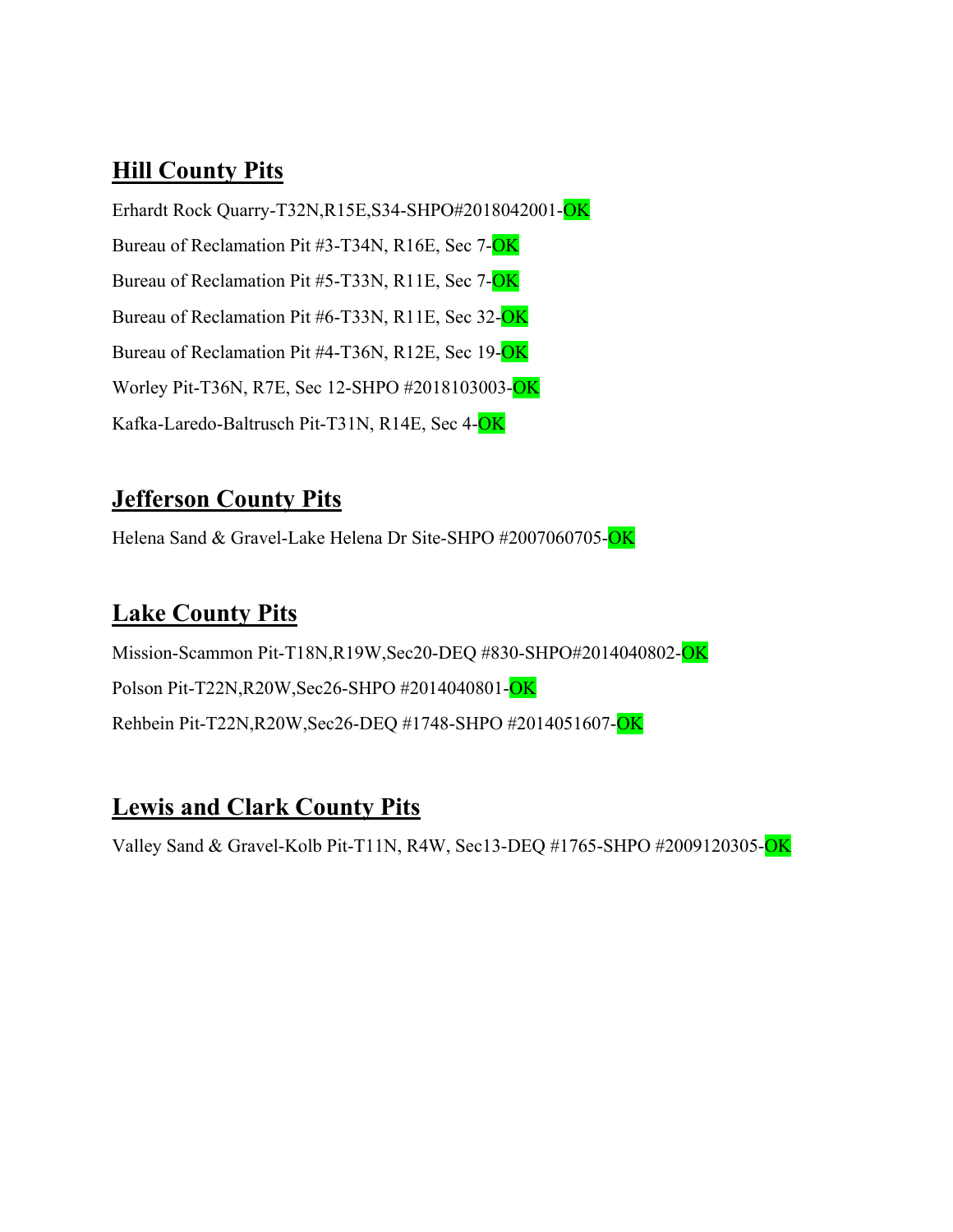# **Liberty County Pits**

Marias Ridge-Aden Ward ("Fenger")-T29N, R5E, Sec1-DEQ #2147 SHPO#2011092206-OK

RMR Aggregate Inc-Wickum Site-"Obrien"-T35N, R4E, Sect 8-DEQ #2129- SHPO#2011052504-OK

Jeremiah Johnson-Pugsley #2 Pit-T29N,R6E,Sec18,19-DEQ#2106-SHPO#2011092208-OK

**NON-Recommended YET-Waiting for INFO**

Shumaker Excavating-Fort Shaw QuarryT20N,R2W,S35 (Cascade County)-SHPO #2011053108-Survey Required June,2011

Shumaker Excavating-Chinook Quarry-T13N,R19E,S27 (Blaine County)--SHPO #2011121201- Survey Required-Dec 2011

## **McCone County Pits**

BN Pit-T22N,R48E,Sec35-DEQ#445, SHPO#2016092907-OK

Murphy Gravel Site-T16N, R47E, Sec 4-DEQ#1036-SHPO-OK

Zahn Pit-T19N,R48E,Sec 8-DEQ#451-SHPO#2014022011-OK

## **Missoula County Pits**

Hayse Pit-T13N,R15W,Sec 18/19-DEO#2565-SHPO#2014042082-OK Seeley Lake #2 Pit-DEQ #758-SHPO#2010081301-OK Riverside-Rehbein Site- T15N, R 22W, Sec 27-OK Knife River-JTL Northsite-T13N,R19W,Sec 6-DEQ#1399-SHPO #2019101701-OK

# **Musselshell County Pits**

Balock Pit-T9N, R29E, Sec 15,16, and 22-SHPO #2015052704-OK Eliasson Gravel Pit-T10N, R24E, Sec 15-Permit #2317-SHPO #2014040209-OK County East Pit-T8N, R26E, Sec 18-SHPO #2014040201 OK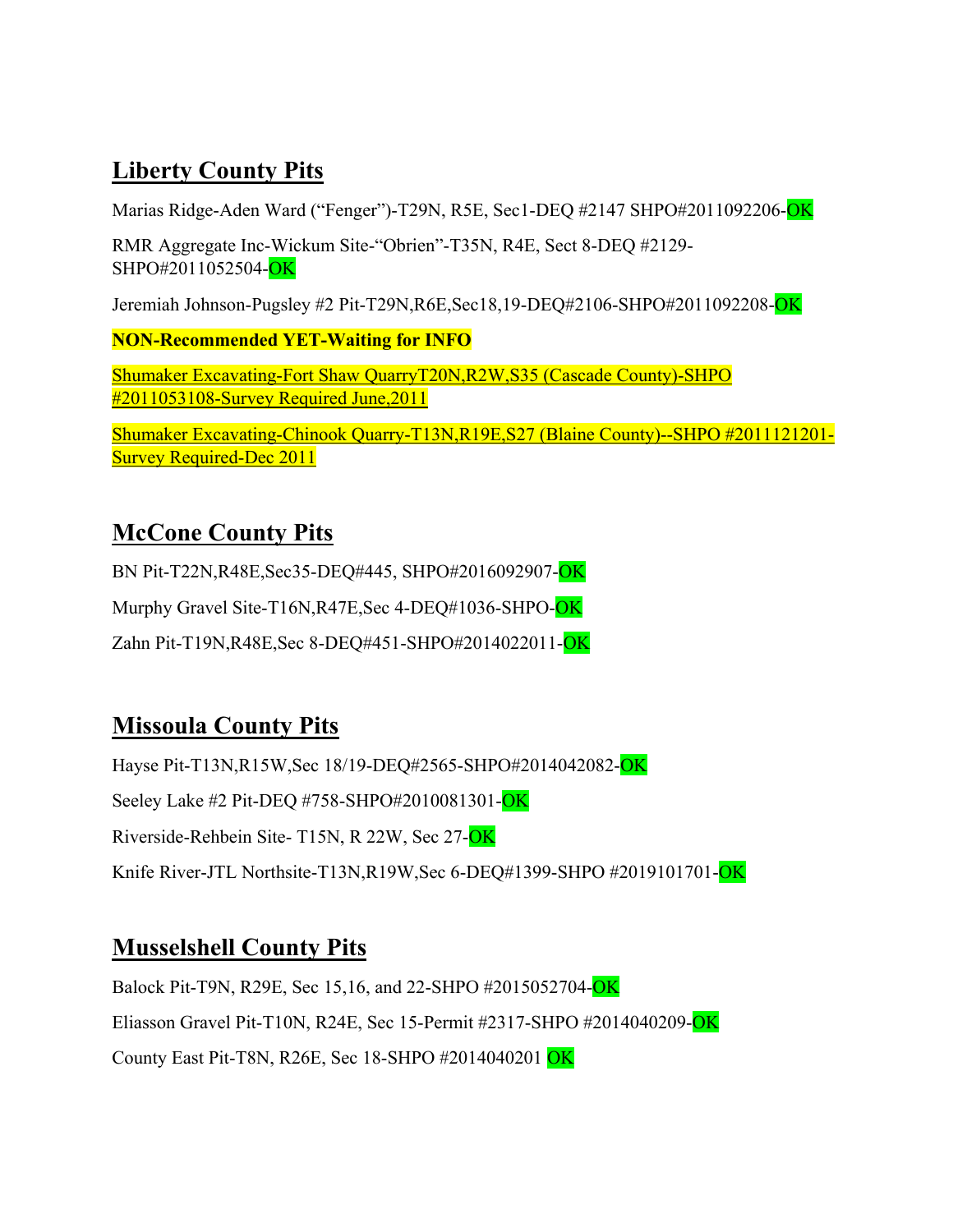# **Park County Pits**

JTL Group-Nelson Site-SHPO # 2007030107-OK Arthun #1805-Mission#1070-Rock N Ranch-SHPO #201405221-OK Hogenson Pit-T2N,R9E, Sec 8-SHPO #2014040701-OK Durgan Gravel Pit-T4S,R9E, sec 2-SHPO #2019021302-OK Pierce Site-DEQ#2323-SHPO #2012110102-OK Fisher Pit-T2S,R10E,Sec 9-SHPO 1984-OK

# **Petroleum County Pits**

- #1090-T16N,R25E,S8-OK
- #268-T14N,R26E,S2-OK
- #1098-T15N,R27E,S29-OK
- #1912-T14N,R28E,S13-OK
- #2137-T13N,R30E,S8-OK
- #269-T15N,R29E,S23-OK
- #1092-T13N,R26E,S11-OK
- #271-T13N,R27E,S7-OK
- #2478-T13N,R26E,S34-OK
- #1091-T12N,R25E,S13-OK
- #270-T12N,R25E,S17-OK
- #1265-T12N,R25E,S29-OK
- **NON-Recommended YET-Waiting for INFO**

#2263-T15N,R28E,S36-WAITING-Requires approval from State Archaeologist-On State Trust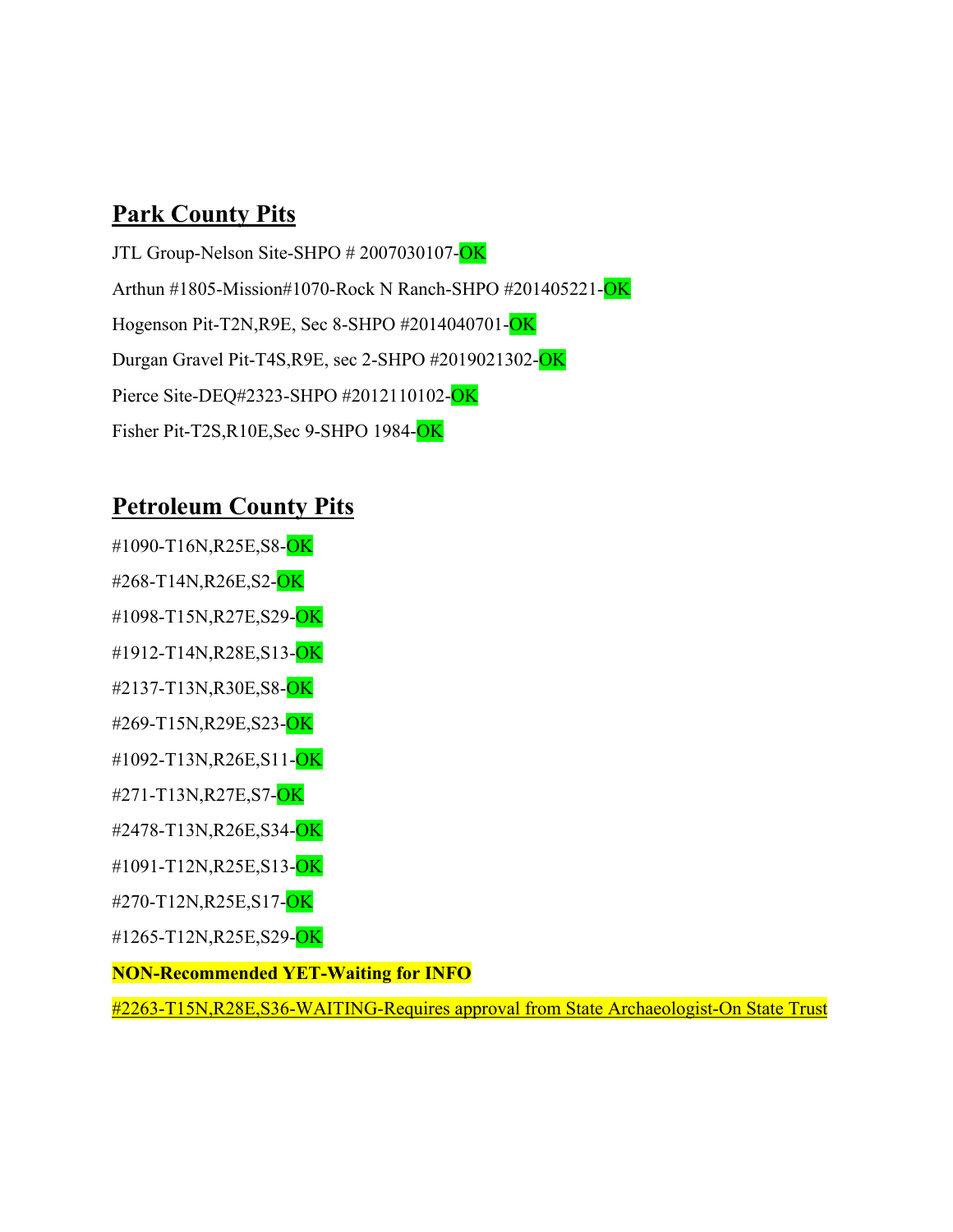## **Pondera County Pits**

DNRC Pit-T30N,R2W,S30-OK Obrien Pit-T27N,R2W,S19-OK Stanley Peterson Pit-T29N,R5W,S21-OK Iverson Site-SHPO #2006092204-DEQ #C26-007-T28N,R2E,Sec12-OK Hayne Pit-T28N, R7W, Sec 4-SHPO#2006021001-DEQ#C26-006-OK **NON-Recommended YET-Waiting for INFO** Willow Rounds-T31N,R4W,S16-SHPO # 2014053004-Requires Cultural Survey-May 2014

#### **Powder River County Pits**

Kolka West Pit-T2S,R47E,Sec 11-DEQ#3057-SHPO# 2019050303-OK

### **Powell County Pits**

RV Ranch Gravel Pit-T9N,R6W,Sec6-SHPO #2018061808-OK Senecal Gravel Pit-T9N, R7W, Sec2-SHPO#2014041401-OK Airport Site-T7N, R9W, Sec6-DEQ #1802-SHPO #2014022002-OK McKee Pit-T14N, R11W, Sec9-SHPO #2014031101-OK Murphy-2 Creek Pit-T15N, R13W, Sec 21-SHPO #201861303-DEQ #372-OK

## **Prairie County Pits**

Chapman Pit-DEQ #2441-SHPO#2013090505-OK Cherry creek Pit-SHPO # 2007040206-OK Nagler Pit-T15N,R50E,Sec12-SHPO#2014040110-OK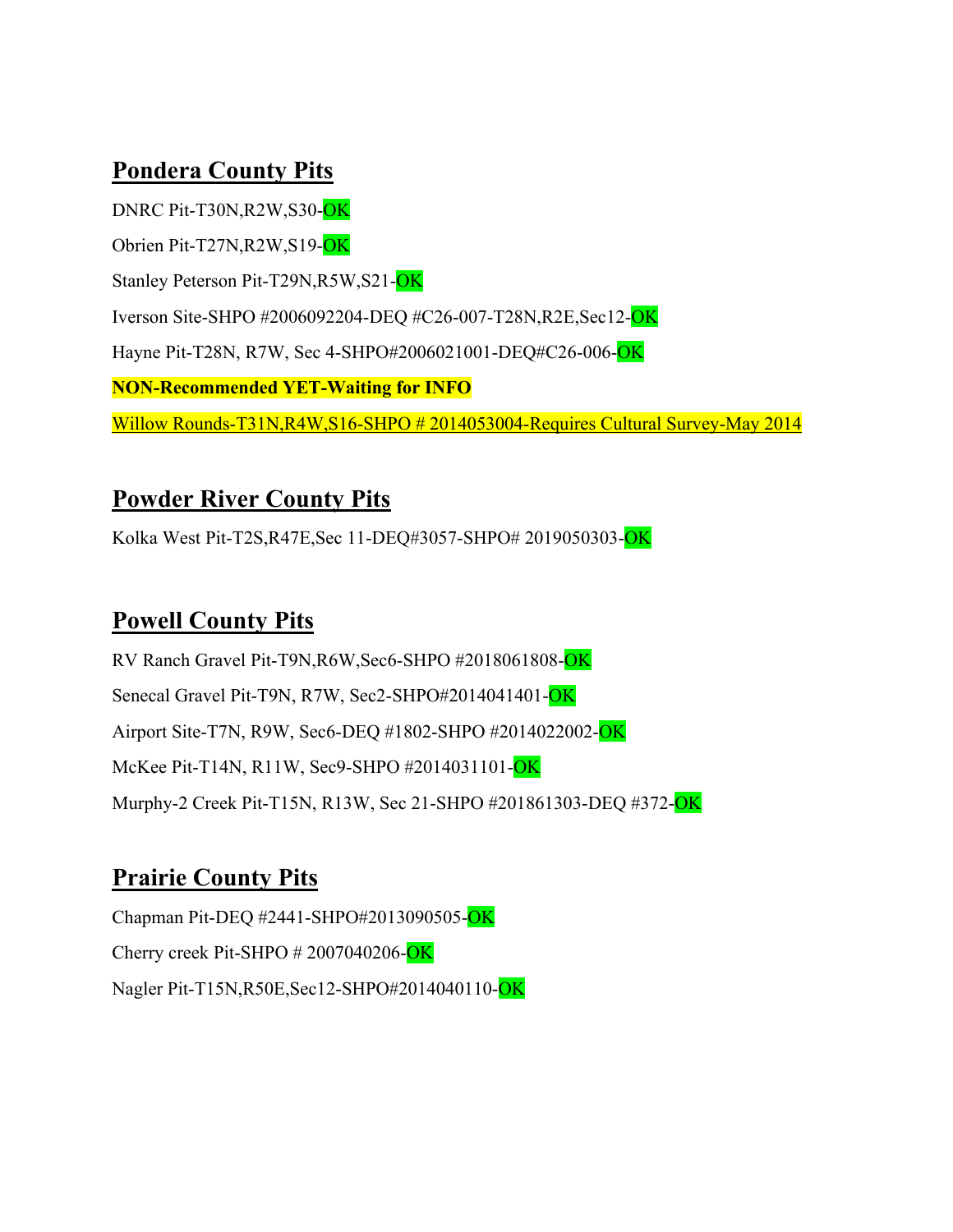## **Ravalli County Pits**

Bitterroot Rock Pit-RBC Sand&Gravel-T4N,R21W,Sec35-DEQ #1558-SHPO#2014041505-OK Dobberstein Pit-T7N,R20W,Sec18-DEQ #1139-SHPO#2014041604-OK Harris Pit-T7N,R21W,Sec12-DEQ#1306-SHPO#2014041605-OK Stevensville Airport Pit-T9N,R20W,Sec13-DEQ#0136-SHPO#2014041606-OK

## **Richland County Pits**

Oaland Property Pit-Fox Lake-T22N,R55E,Sec10-SHPO#2015010803-OK

## **Rosebud County Pits**

DeCock Pit-T6N,R39E,Sec24-DEQ #233-OK

## **Sanders County Pits**

Ashley Creek Pit-T22N,R29W,Sec33-SHPO 1997-OK Nirada Pit-T23N,R24W,Sec2-SHPO #2014052212-OK Whitepine Creek Pit-T23N,R31W,Sec14-SHPO#2014052207-OK Wilks Gulch Pit-T21N,R23W,Sec30-SHPO#2014052211-OK

## **Stillwater County Pits**

Brickley Pit-T4N,R20E,Sec32-DEQ#87-SHPO#2014051305-OK Riverside Kovanda pit-T2S,R20E,Sec20-DEQ#1919-SHPO#2014051410-OK Karls Pit-T2N,R22E,Sec20-DEQ#93-SHPO#2014051306-OK Arnold Pit-T5S,R18E,Sec 5-DEQ #92-SHPO #2015021104-OK